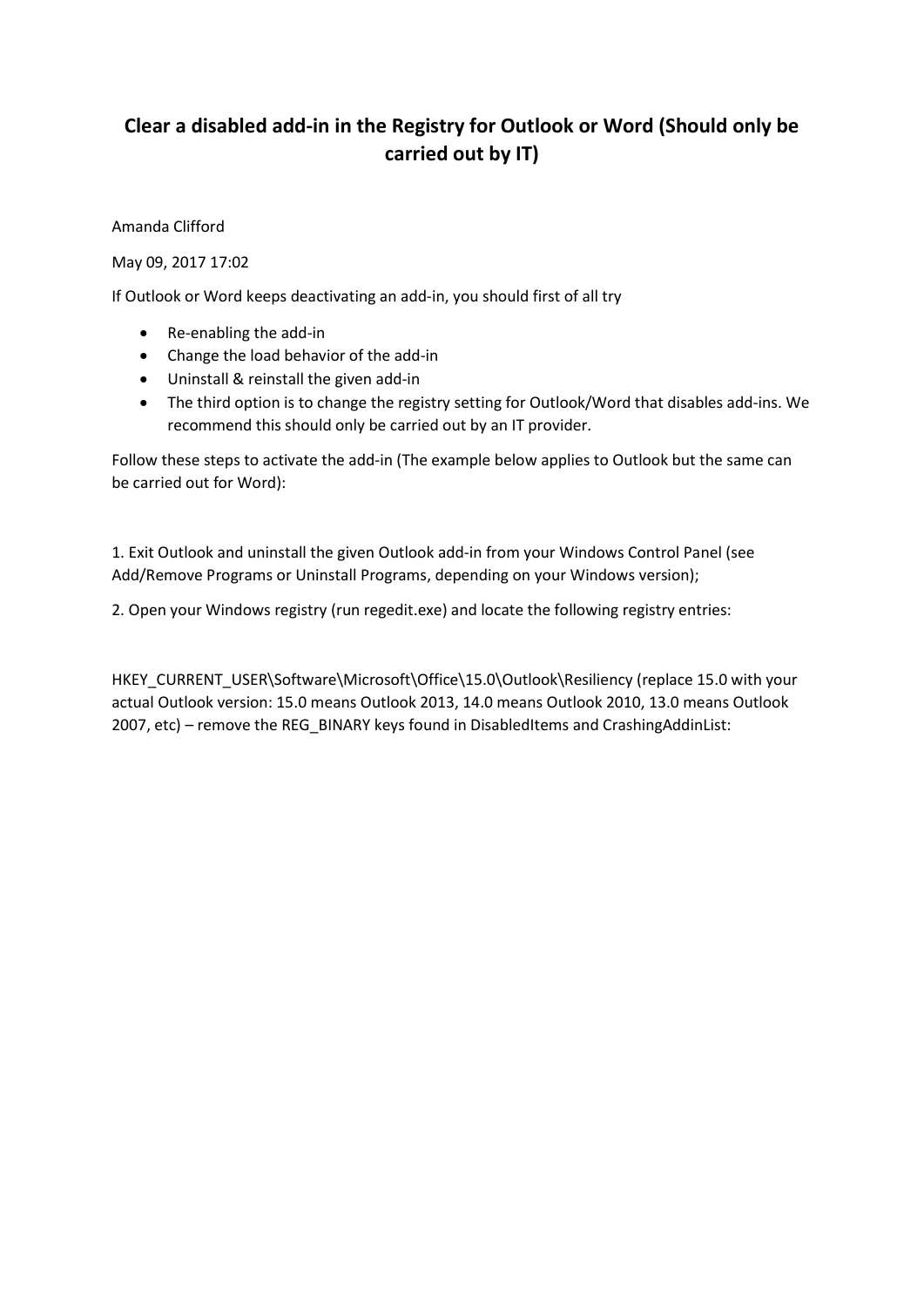

HKEY\_CURRENT\_USER\Software\Microsoft\Office\Outlook\Addins – remove the keys that refer to your troubled Outlook add-in. If you want to fix the Evolve Outlook add-in, remove the entry named CMSOfficeOutlookUniversalAddInLibrary.AddinModule.

3. Reinstall the related Outlook add-in and restart Outlook: it should be loading fine now, without being listed as an inactive add-in.

When the above didn't work, in some instances manually removing the add-in from Outlook and manually re-adding it again has worked.

1. In Outlook go to the File tab and select Options

2. Click on the Add-Ins option on the Options screen and you will see that the Evolve add-in (which shows as CMSOfficeUniversalAddInLibrary) is under the Inactive Application Add-ins or Disabled Application Add-ins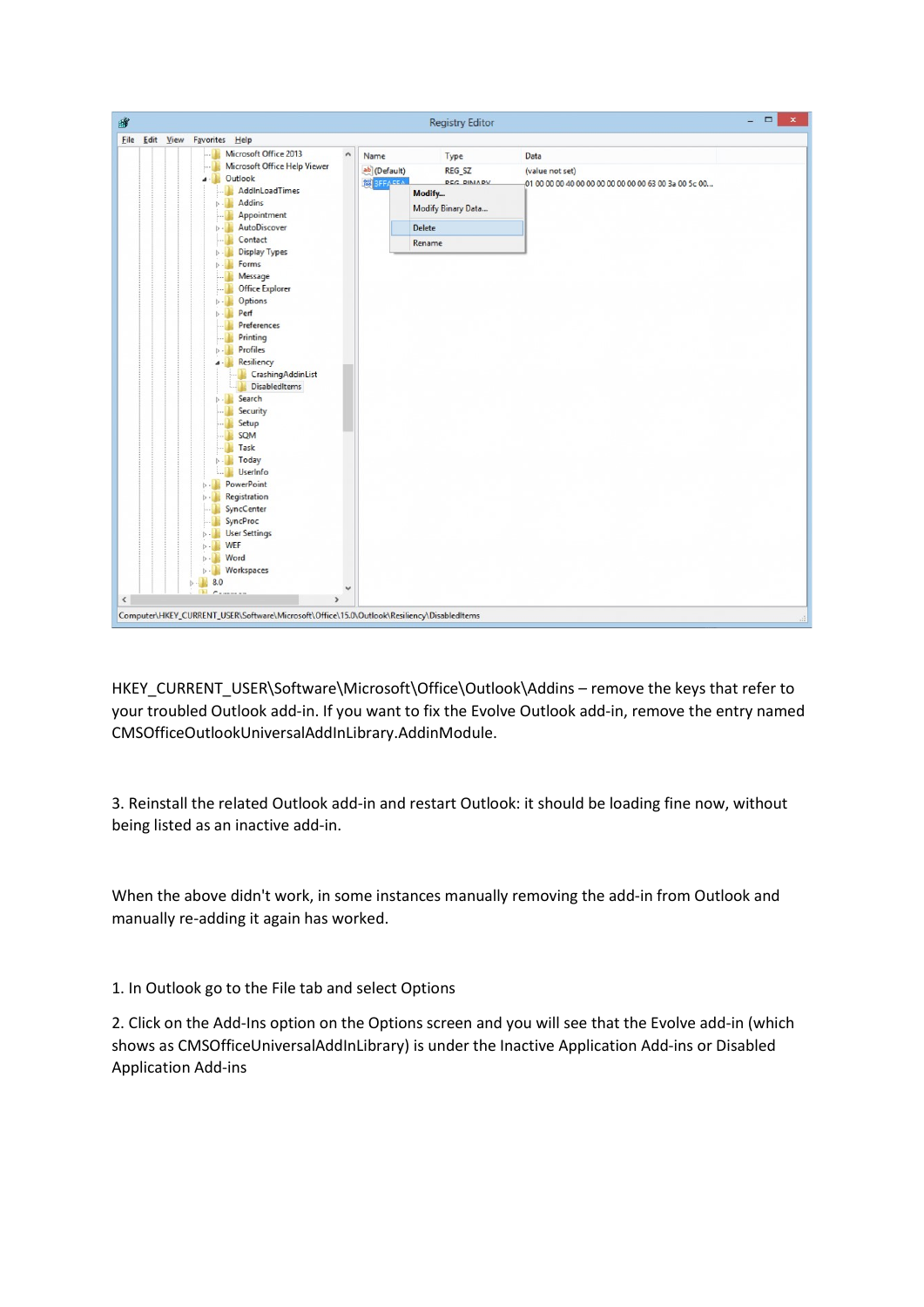| <b>Word Options</b>         |                                                                                                  |                          | $\mathcal{P}$<br>$\mathbf{x}$ |  |  |
|-----------------------------|--------------------------------------------------------------------------------------------------|--------------------------|-------------------------------|--|--|
| General<br>Display          | View and manage Microsoft Office Add-ins.                                                        |                          |                               |  |  |
| Proofing                    | Add-ins                                                                                          |                          |                               |  |  |
| Save                        | Name -                                                                                           | Location                 | Type                          |  |  |
| Language                    | <b>Active Application Add-ins</b>                                                                |                          |                               |  |  |
| Advanced                    | Acrobat PDFMaker Office COM Addin                                                                | C:\PDFMOfficeAddin.dll   | COM Add-in                    |  |  |
|                             | Instant Messaging Contacts (English)                                                             | C:\aq\IMCONTACT.DLL      | Action                        |  |  |
| Customize Ribbon            |                                                                                                  |                          |                               |  |  |
| <b>Ouick Access Toolbar</b> | <b>Inactive Application Add-ins</b><br>ActionsPane Schema for Add-Ins                            | C:\TO\ActionsPane3.xsd   | XML Schema                    |  |  |
|                             | <b>CMSOfficeUniversalAddInLibrary</b>                                                            | C:\t Addin\adxloader.dll | COM Add-in                    |  |  |
| Add-Ins                     | Measurement Converter (Measurement Converter)                                                    | C:\t Tag\METCONV.DLL     | Action                        |  |  |
| Trust Center                | Microsoft Actions Pane 3                                                                         |                          | <b>XML Expansion Pack</b>     |  |  |
|                             | OneNote Notes about Word Documents                                                               | C:\15\ONWordAddin.dll    | COM Add-in                    |  |  |
|                             | PracticeEvolve.Documents.OpenXml.TemplateAnnotationAddIn file:///otationAddIn.vsto               |                          | COM Add-in                    |  |  |
|                             | Time (XML)                                                                                       | C:\mart Tag\MOFL.DLL     | Action                        |  |  |
|                             | Document Related Add-ins                                                                         |                          |                               |  |  |
|                             | No Document Related Add-ins                                                                      |                          |                               |  |  |
|                             |                                                                                                  |                          |                               |  |  |
|                             | <b>Disabled Application Add-ins</b>                                                              |                          |                               |  |  |
|                             | No Disabled Application Add-ins                                                                  |                          |                               |  |  |
|                             | Add-in:<br>CMSOfficeUniversalAddInLibrary                                                        |                          |                               |  |  |
|                             | Publisher:<br><none></none>                                                                      |                          |                               |  |  |
|                             | No compatibility information available<br>Compatibility:                                         |                          |                               |  |  |
|                             | Location:<br>C:\Program Files (x86)\Practice Evolve\Word Practice Management Addin\adxloader.dll |                          |                               |  |  |
|                             |                                                                                                  |                          |                               |  |  |
|                             | AddinModule<br>Description:                                                                      |                          |                               |  |  |
|                             |                                                                                                  |                          |                               |  |  |
|                             | COM Add-ins<br>Manage:<br>$\overline{\phantom{a}}$<br>Go                                         |                          |                               |  |  |
|                             |                                                                                                  |                          | OK<br>Cancel                  |  |  |

## INACTIVE APPLICATION ADDINS

3. If the CMSOfficeUniversalAddinLibrary is under Inactive Application Add-ins click on Go at the bottom of the screen

4. Highlight the CMSOfficeUniveralAddInLibrary and select 'Remove'

| COM Add-Ins                                              |                                                                                     |   | 7      |
|----------------------------------------------------------|-------------------------------------------------------------------------------------|---|--------|
| Add-Ins available:                                       |                                                                                     |   | ОК     |
|                                                          | Acrobat PDFMaker Office COM Addin                                                   | × |        |
|                                                          | <b>W</b> CMSOfficeUniversalAddInLibrary                                             |   | Cancel |
|                                                          | OneNote Notes about Word Documents                                                  |   |        |
| PracticeEvolve.Documents.OpenXml.TemplateAnnotationAddIn |                                                                                     |   | Add    |
|                                                          |                                                                                     |   | Remove |
|                                                          |                                                                                     |   |        |
| Location:                                                | C:\Program Files (x86)\Practice Evolve\Word Practice Management Addin\adxloader.dll |   |        |
|                                                          | Load Behavior: Load at Startup                                                      |   |        |
|                                                          |                                                                                     |   |        |
|                                                          |                                                                                     |   |        |